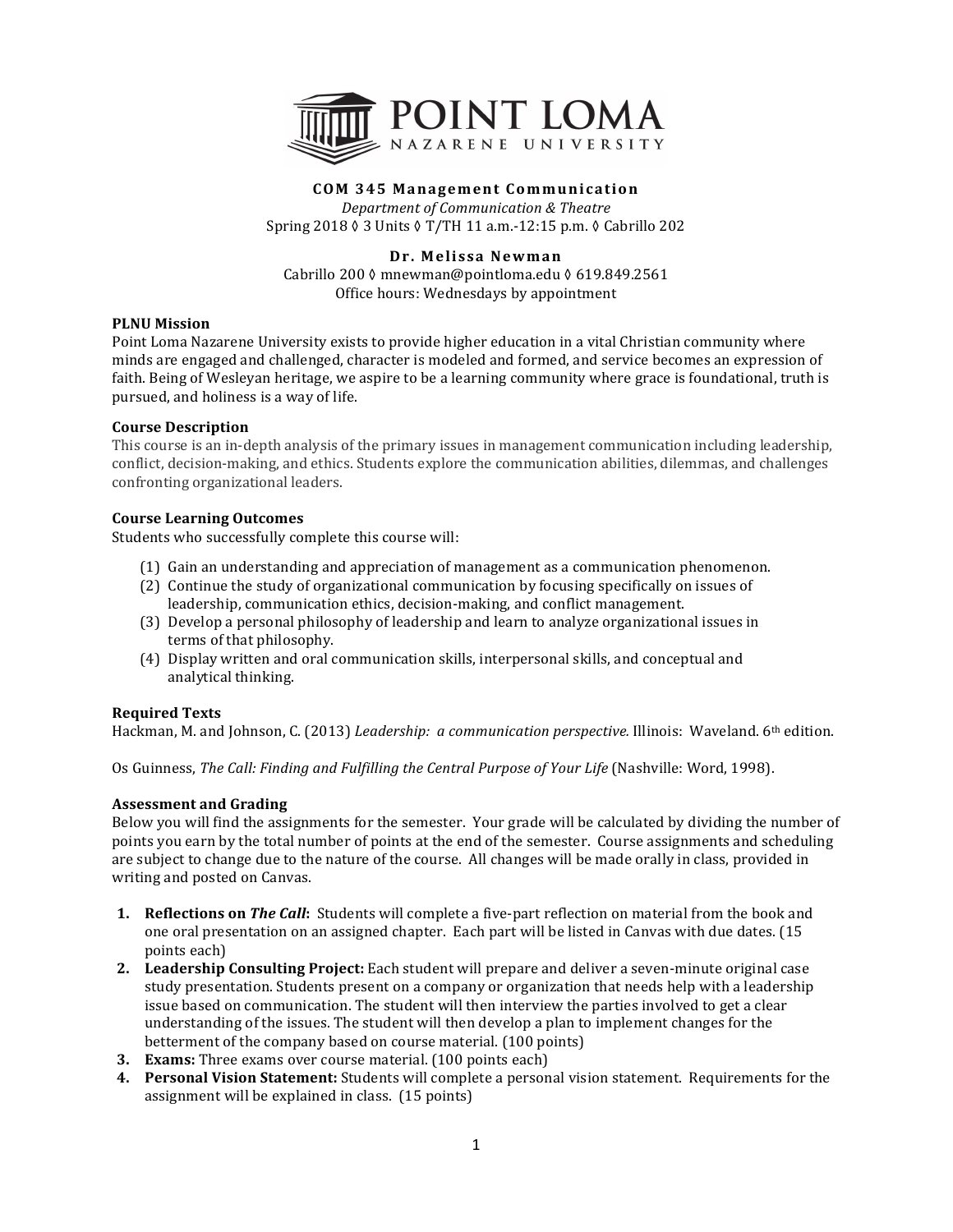- **5. Article Review:** Students will complete a thought paper based on articles from the *Harvard Business Review.* Papers should include a brief summary of the article, an opinion of the concept, and personal connections. All papers for this class should be 3-4 typed pages, double-spaced, 12-point Times New Roman Font with one-inch margins. (25 points each)
- **6. Case Studies/Self-Assessments:** Students will complete five case studies from the Leadership text. Case studies will be assigned early in the semester and students should be prepared to discuss the case during the lecture that corresponds to the case study location in the text. (10 points each)
- **7.** Participation: Points will be deducted at the professor's discretion for excessive absences and/or disruptive behavior (walking in and out of class, talking during lecture).

## **Grade Scale**

A- = 90-93%; A = 94-100: Excellent (*exceptional, superlative presentations, engaged in class lecture and discussion, attendance, posture, interest, etc. Comprehensive excellence is needed for a superlative grade in this course*.

 $B = 80 - 83\%$ ;  $B = 84 - 87\%$ ;  $B = 88 - 89\%$ :Above average

 $C - 70-73\%$ ;  $C = 74-77\%$ ;  $C + 78-79\%$ : Average (*mediocre, passable, fair, midpoint between extremes of excellence and failure.)*

 $D = 60-63\%$ ;  $D = 64-67\%$ ;  $D = 68-69\%$ :Below average

F = 59% and below: Failure (*omission or lack of satisfactory performance of action or task, inadequate, impassable, etc.)* 

### **Method of Instruction**

The course is taught through lecture, discussion, class activities, and a semester project all designed to help you develop critical thinking abilities as they relate to organizational life. Lectures will often introduce material beyond that which is covered in readings and will assume information supplied in the text. Lecture and text should complement, not substitute for each other. It is your responsibility to come to class ready to think, challenge, analyze, and apply the material covered. Additional norms include:

1. Students are expected to attend class and be on time. Failure to make presentations on schedule will result in a failing grade for that presentation. In the event of absence students seek missed information/notes from classmates.

2. All written work must be typed, and attention should be paid to form (including grammar, punctuation, spelling, APA formatting and general appearance) as well as content.

3. Integrity is of great importance. Plagiarism of any sort will not be tolerated and will result in a grade of "F" for the project and possibly the course. See university notifications below for specifics.

4. Classroom disruption by cell phones or other electronic devices (i.e. text messaging) is prohibited. All laptops, cell phones and similar electronic devices must remain turned off and out of sight for the duration of class. A student may face a zero and/or failure in the class if an electronic device is used for cheating during a test.

5. Please DO NOT disrupt class while students are presenting. This includes walking in/out of the classroom. Also, please do not carry on side conversations while the professor is lecturing or during discussion. You can never show too much respect for your professors. Disruptions will result in points lost from participation grade at the professor's discretion.

6. This syllabus serves as the contract between the students and professor. Your continued enrollment in the course serves as agreement to abide by the policies and information set forth here within. 

### **Course Schedule**

Please note: Due to the nature of this course, the schedule is subject to change. All changes will be posted on Canvas and announced in class.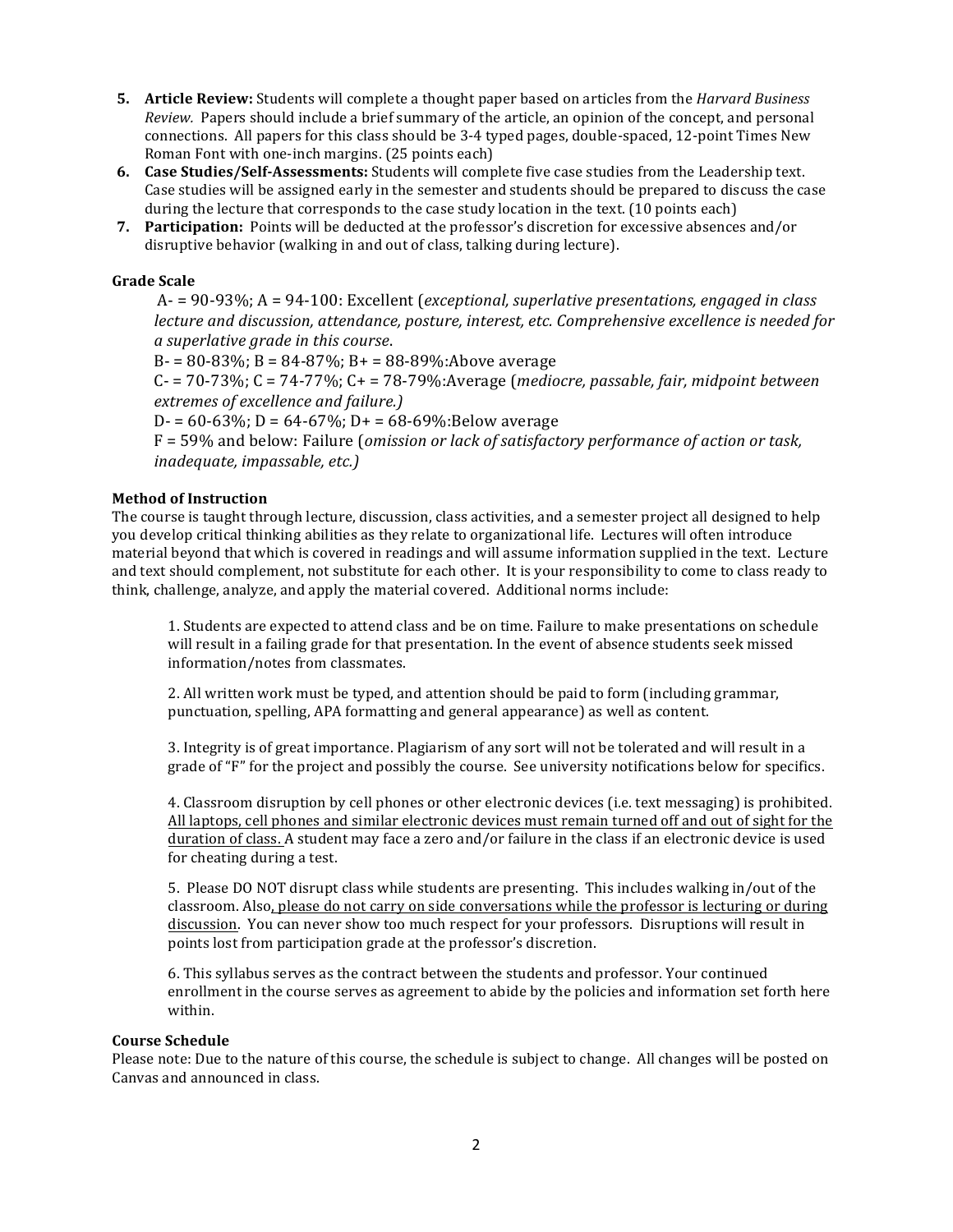| Date         | Plan for the Week                                            | Preparation for the Week                                                                                                                                     |
|--------------|--------------------------------------------------------------|--------------------------------------------------------------------------------------------------------------------------------------------------------------|
| Jan $11$     | Course Intro<br>Leadership & Communication                   | Read Chapter 1 in Leadership a<br>Communication Perspective (LCP)<br>Case Study: "Southwest Airlines" Box 1.5<br>p.13                                        |
| Jan 16-18    | Leadership & Followership<br><b>Communication Styles</b>     | Read LCP Ch 2<br>Read The Call (Intro, ch 1-2)<br>Read Situational Leadership Packet on<br>Canvas<br>Case Study: "Laid Back Leader" Box 2.2 p.<br>42         |
| Jan 23-25    | Traits, Situational, Functional<br>and Relational Leadership | Read LCP 3<br>Read The Call ch 3-4<br><b>Complete Call Reflection Part I (Submit</b><br>on Canvas)<br>Case Study: "Campus News" Box 3.5 p. 86                |
| Jan 3-Feb 1  | Transformational Leadership                                  | Read LCP 4<br>Vision Statement due 2/1 (Submit in<br>Canvas) by 11 p.m.<br>Prepare for Exam 1<br>Case Study: "Nordstrom" Box 4.6 &<br>"Entrepreneur" Box 4.8 |
| Feb 6        | Exam 1 (ch 1-4 LCP/Call ch 1-<br>4)                          | Read LCP 5                                                                                                                                                   |
| Feb 8        | Leadership & Power                                           | Read The Call ch -5-6<br>Read the "Situational Leadership & Power"<br>handout on Canvas<br>Case Study: "Power of Pride" Box 5.2                              |
| Feb 13-15    | Leadership & Influence                                       | Read LCP 6<br>Read The Call ch 7-9<br><b>Complete Call Reflection Part II (Submit</b><br>on Canvas by $2/15$ )                                               |
| Feb 20-22    | Leadership in Groups and<br>Teams                            | Read LCP 7<br>Read The Call ch 10-12<br>Case Study: "Teams at Valve" Box 7.4                                                                                 |
| Feb 27-Mar 1 | Leadership in Organizations                                  | Read LCP 8<br>Read The Call ch 13<br>Prepare for Exam 2                                                                                                      |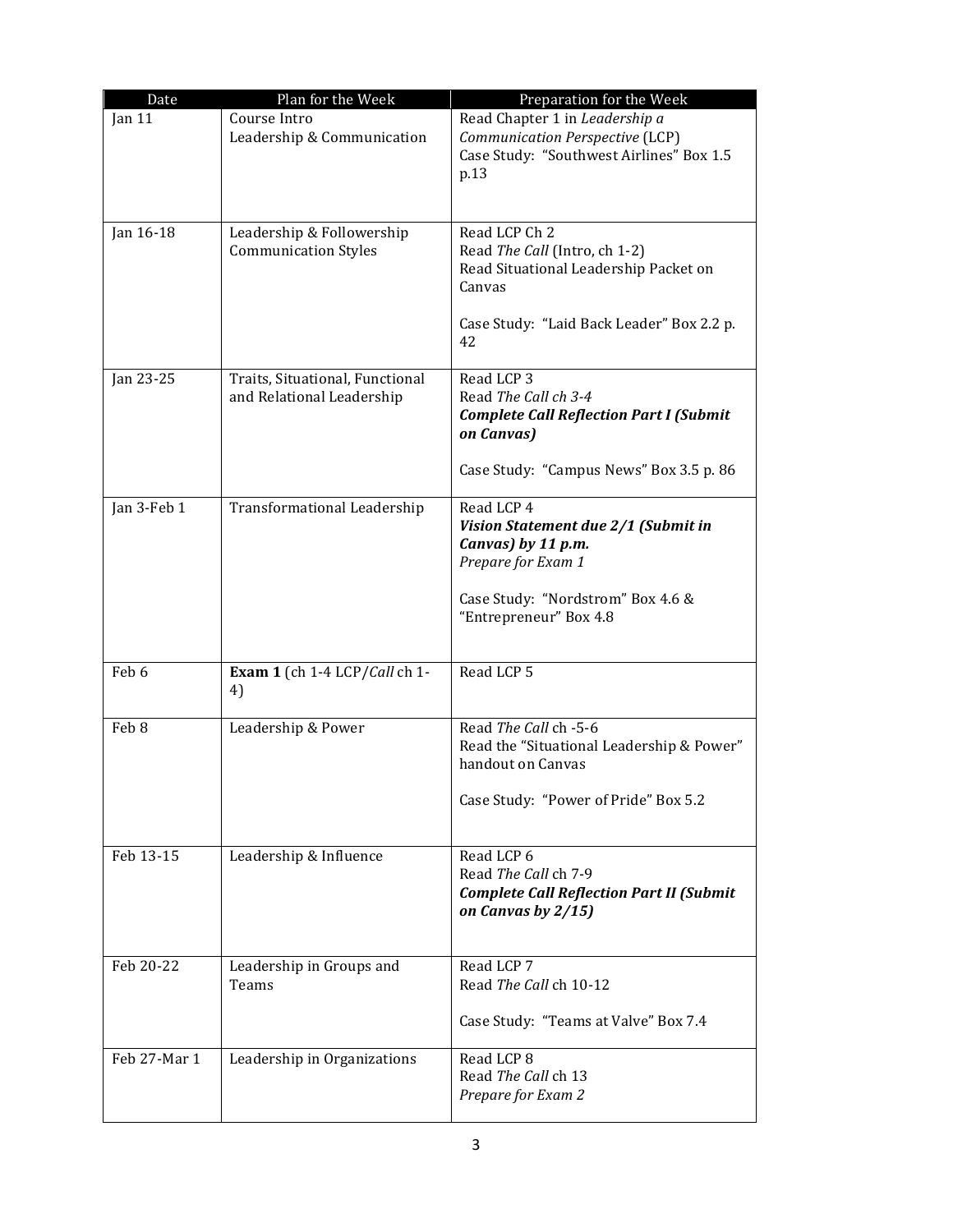|                             |                                             | Case Study: "Starbucks" Box 8.1                                                                             |
|-----------------------------|---------------------------------------------|-------------------------------------------------------------------------------------------------------------|
| Mar 5-9                     | No Class Spring Break                       |                                                                                                             |
| Mar 13                      | Exam 2 (LCP ch 5-8/Call 5-13)               | Read LCP 10 & Harvard Business Review<br>Article on Canvas<br>Article Review Due 3/15 (Submit in<br>Canvas) |
| Mar <sub>15</sub>           | Leadership and Diversity                    | <b>Submit Article Review Due (Submit in</b><br>Canvas)                                                      |
| Mar 20-22                   | Ethical Leadership                          | Read "Leadership Jazz" Chapter and The<br>Call ch 14-16                                                     |
|                             |                                             | <b>Complete Call Reflection Part III (Submit</b><br>on Canvas 3/22)                                         |
| Mar 26-29                   | Leadership Development                      | Read LCP 12<br>Read The Call ch 17-19                                                                       |
|                             |                                             | Case Study: "Abraham Lincoln" Box 12.4                                                                      |
| Mar 29                      | No Class: Easter Break                      |                                                                                                             |
| April 3-5                   | Leadership in Crisis                        | Read LCP 13<br>Read The Call ch 20-22                                                                       |
|                             |                                             | Case Study: " Miracle on Hudson" Box 13.5<br>Submit Case Studies on Canvas by 4/5 at<br>5 p.m.              |
|                             |                                             | <b>Plan and Construct LCP Outline</b>                                                                       |
| April 10-12                 | The Call<br><b>Presentation Conferences</b> | Read The Call ch 23-26<br><b>Complete Call Reflection Part IV (Submit</b><br>on Canvas)<br>Outline due 4/12 |
|                             |                                             |                                                                                                             |
| April 17-19                 | <b>LCP Presentations</b>                    | <b>Submit Presentation on Canvas</b><br>Prepare for Final Exam                                              |
|                             |                                             | <b>Complete Call Reflection Part V (Submit</b><br>on Canvas)                                                |
| April 24-26                 | <b>LCP Presentations</b>                    | <b>Submit Presentation on Canvas</b><br>Prepare for Final Exam                                              |
| Thursday, 5/3<br>10:30 a.m. | Final Exam (LCP chs 10-13;<br>Call 14-26)   |                                                                                                             |

# **University Notifications**

# **Attendance & Participation**

Regular and punctual attendance at all classes is considered essential to optimum academic achievement. If the student is absent from more than 10 percent of class meetings, the faculty member has the option of filing a written report which may result in de-enrollment. If the absences exceed 20 percent, the student may be de-enrolled